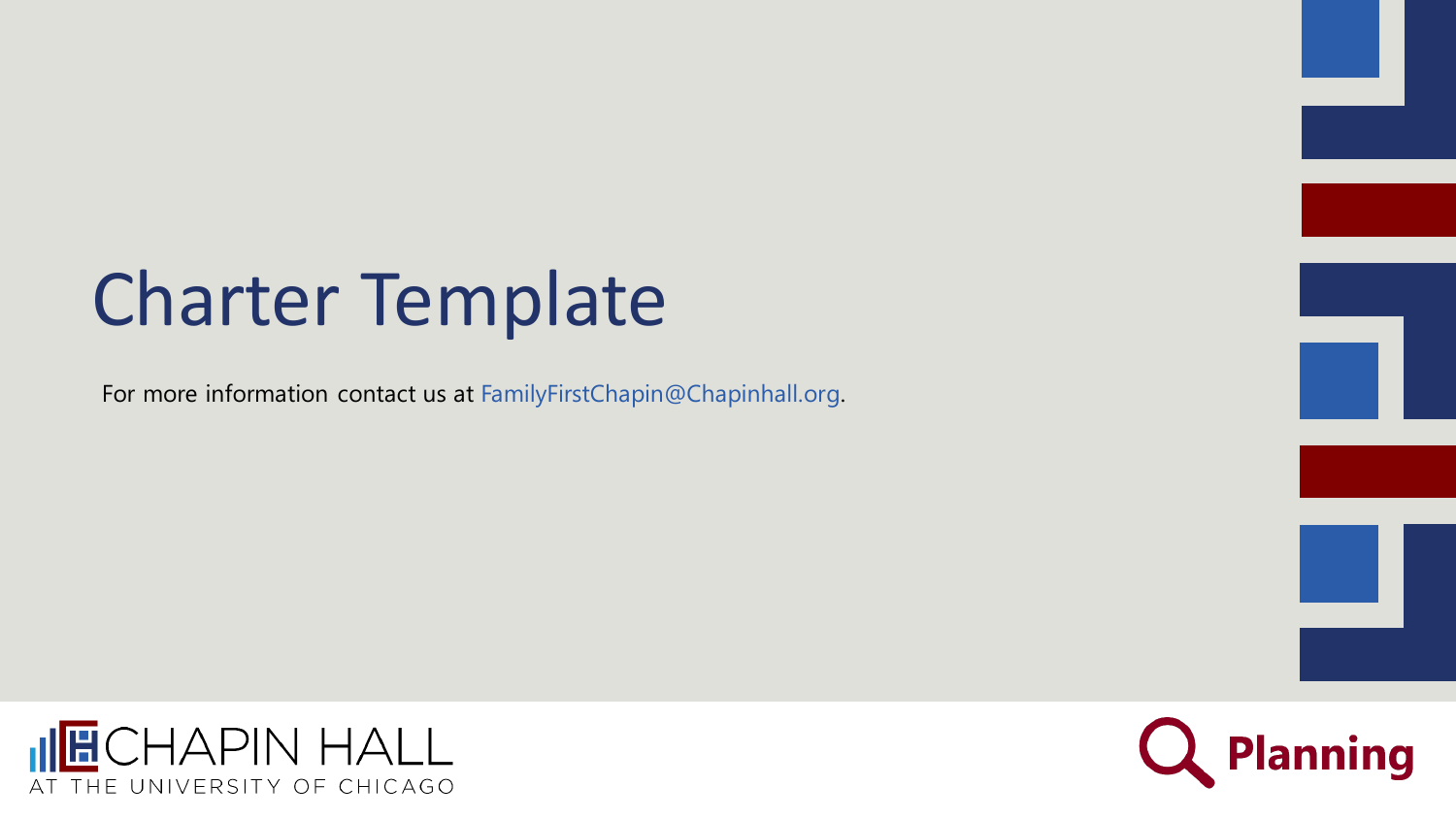#### Purpose and Intended Use

- This resource is designed to support the development of Charters to guide the work of Family First implementation teams and workgroups and promote shared accountability among participants.
- While Charters can be completely co-created with group participants from a blank template, this process can take considerable time and require multiple meetings. It is often more expeditious to present draft language as a starting point and the implementation team or workgroup can revise/refine the content as needed.
- This resource provides guidance and suggestions for navigating this process.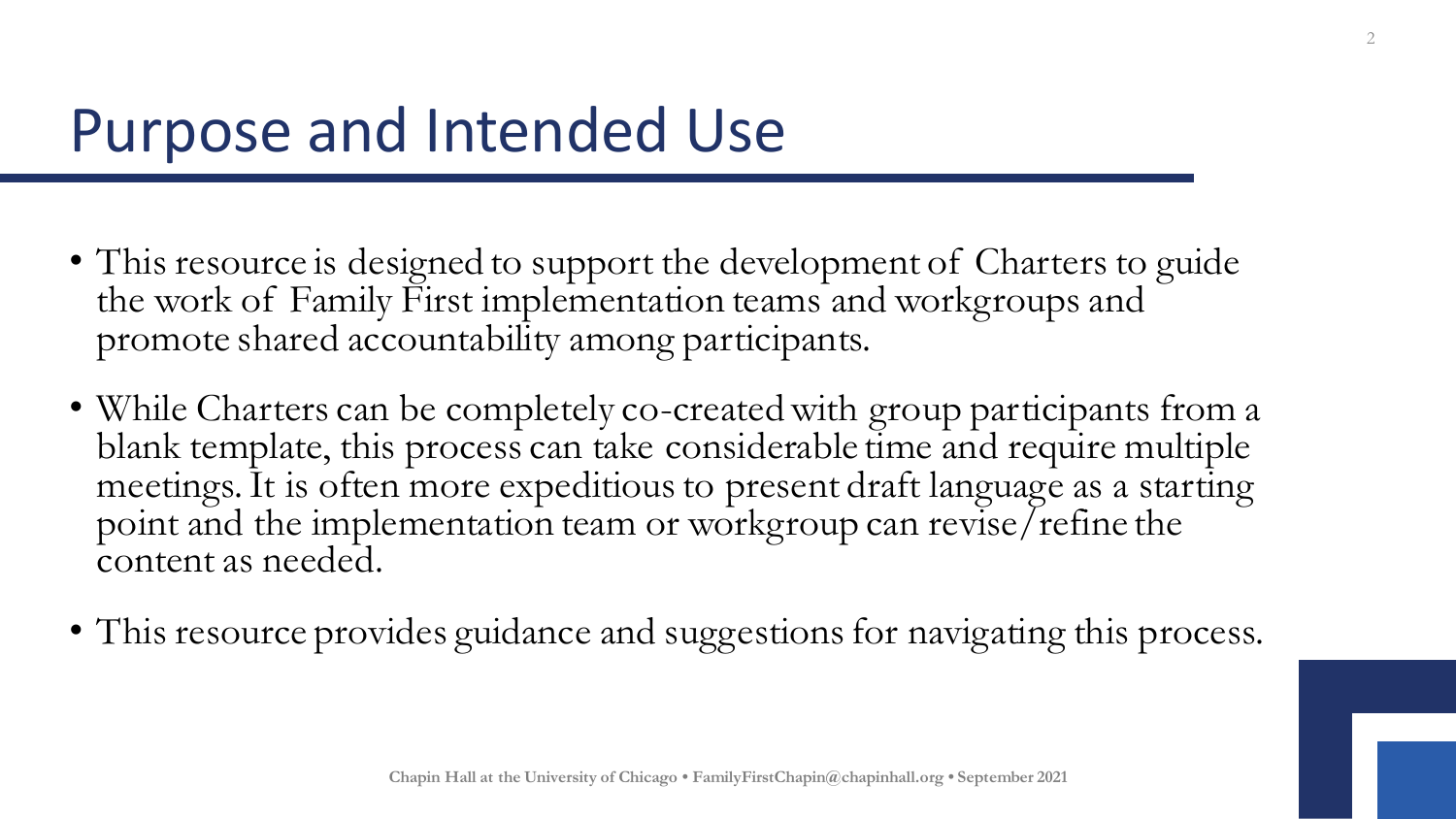#### Charter Instructions

To streamline the charter process, the lead(s) are strongly encouraged to complete the following tasks prior to the first Implementation Team or Workgroup meeting:

- 1. Draft the **charge** of the group under the purpose heading so workgroup members have something to respond to during the first meeting. Be willing to rewrite the draft language if it does not resonate with members.
- 2. Draft the **goals** reflecting what this group is coming together to accomplish.
- 3. Populate the **membership table** in advance with known participants. Explore early and often which perspectives or expertise are missing from the discussion, with an intentional focus on promoting diversity in representation and the contributions of persons with lived expertise.
- 4. Draft **roles** for workgroup members or have each member draft a sentence that describes their role in the group.
- 5. Identify and draft **deliverables or work products** for which the group is responsible. If the goals addressed this area, this section can be removed from the charter.
- 6. Engage the group in a discussion regarding **decision-making**. Fist to 5, or thumbs up, sideways, or down are good consensus building methods.
- 7. A regular and consistent **meeting** schedule is critical. Have a few options that work for you ready to share with the group during the first meeting.
- 8. It is critical to know in advance who your group is responsible to, who progress needs to be shared with, and where feedback goes and how it will be returned. Have the **duration and sustainability** sections drafted in advance to share with the group.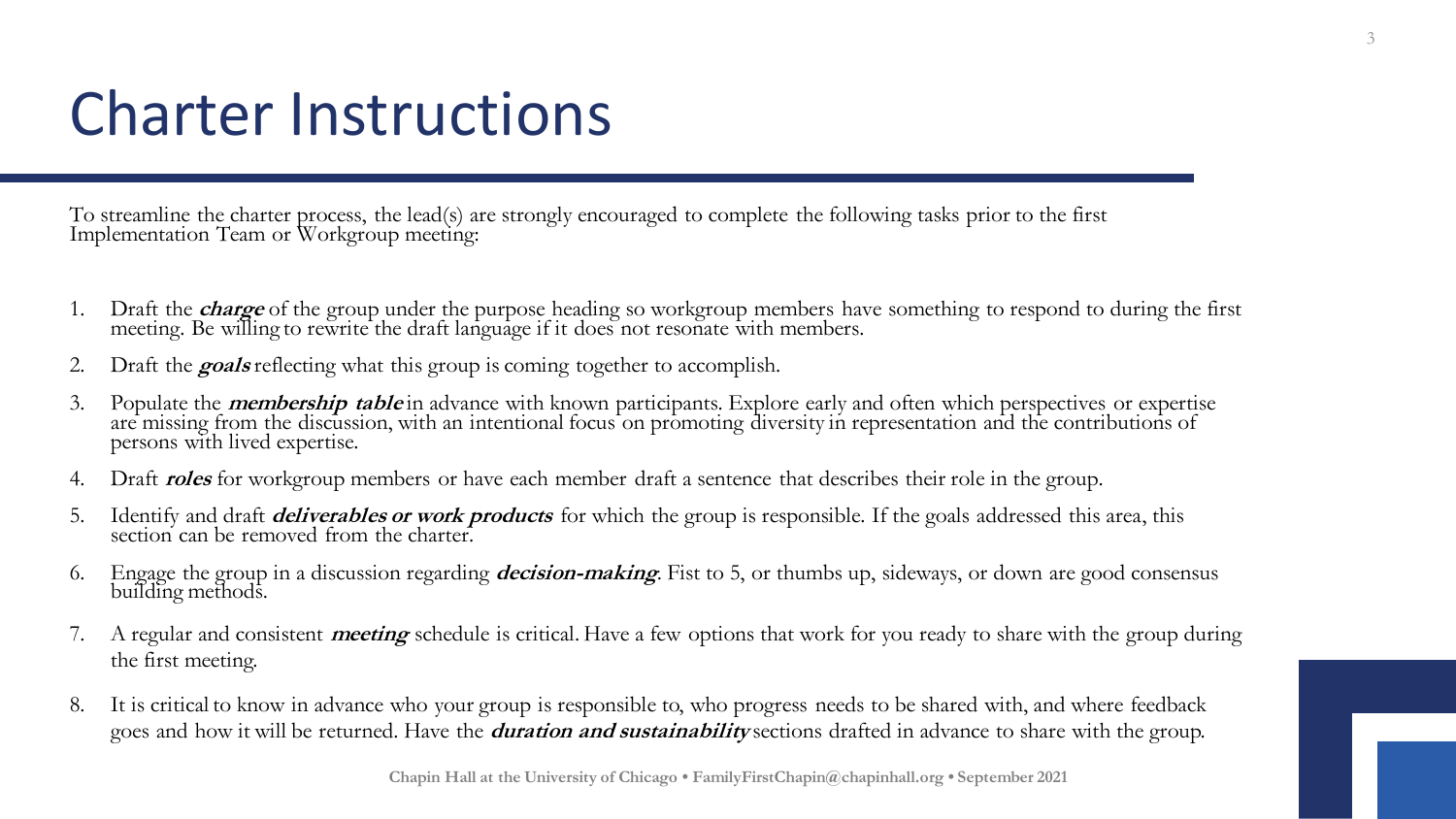# Membership

#### **Team Lead(s):**

| <b>Team Members</b> |               |      |        |
|---------------------|---------------|------|--------|
| <b>Name</b>         | <b>Agency</b> | Role | E-mail |
|                     |               |      |        |
|                     |               |      |        |
|                     |               |      |        |
|                     |               |      |        |
|                     |               |      |        |
|                     |               |      |        |
|                     |               |      |        |
|                     |               |      |        |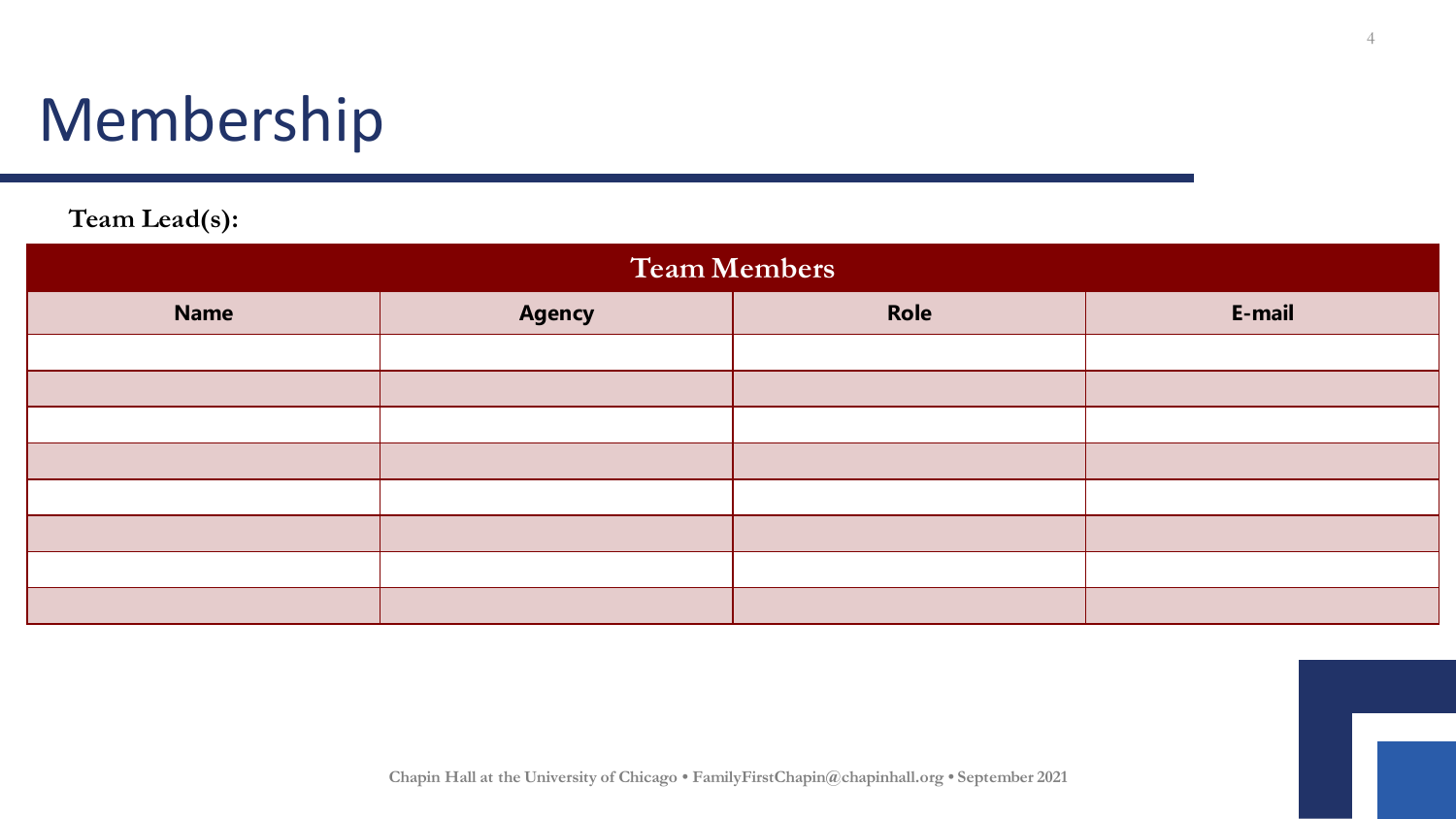# Common Roles and Responsibilities for all Members

5

- All members share updates and feedback with their respective division and colleagues or other meeting structures
- Commit to holding ourselves accountable (using the communication tools and processes with fidelity)
- Commit to attend all meetings relevant to your area of expertise unless there are extenuating circumstances which have been communicated in advance to the Team Leads
- Install all necessary Implementation Drivers and follow the phases of Implementation
- Operate transparently
- Make data-based decisions and recommendations
- Respect each other's ideas, provide constructive feedback, and have balanced participation
- Seek permanent sustainable solutions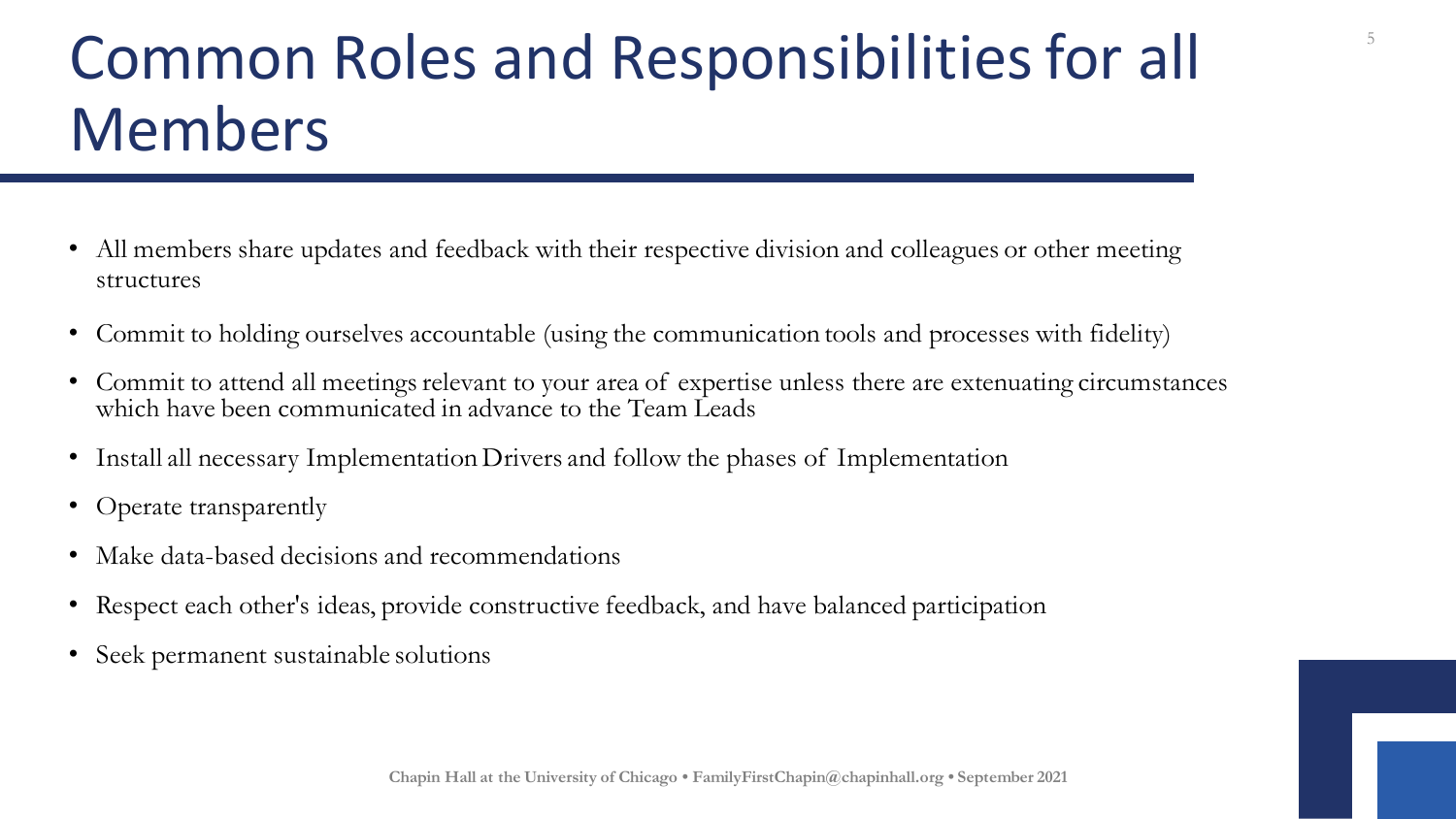# Individual Roles and Responsibilities

| Role | Responsibility |
|------|----------------|
|      |                |
|      |                |
|      |                |
|      |                |
|      |                |
|      |                |
|      |                |
|      |                |
|      |                |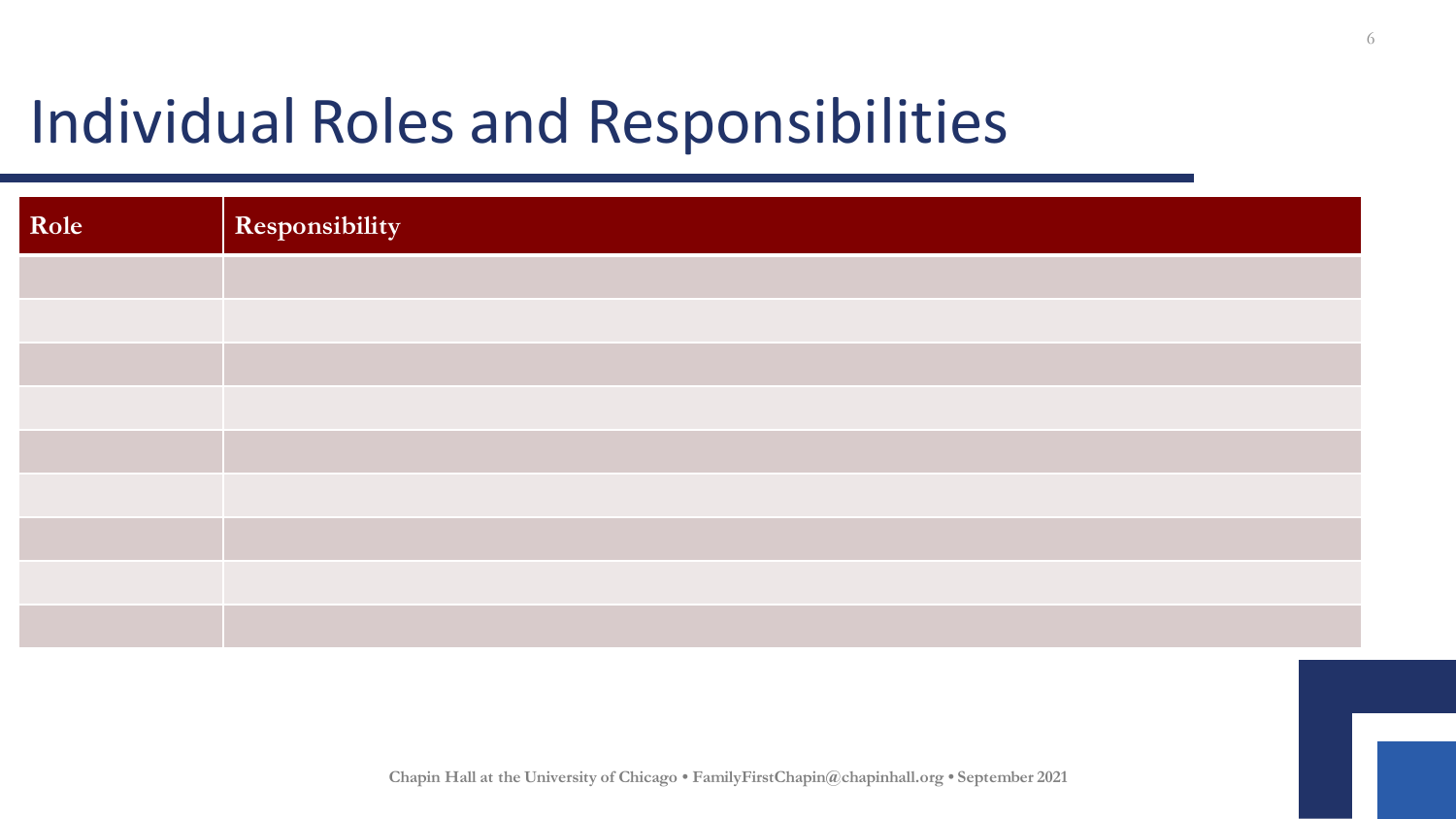### Deliverables & Work Products

Identify and draft **deliverables or work products** for which the group is responsible. *If the goals addressed this area, this section may be removed.*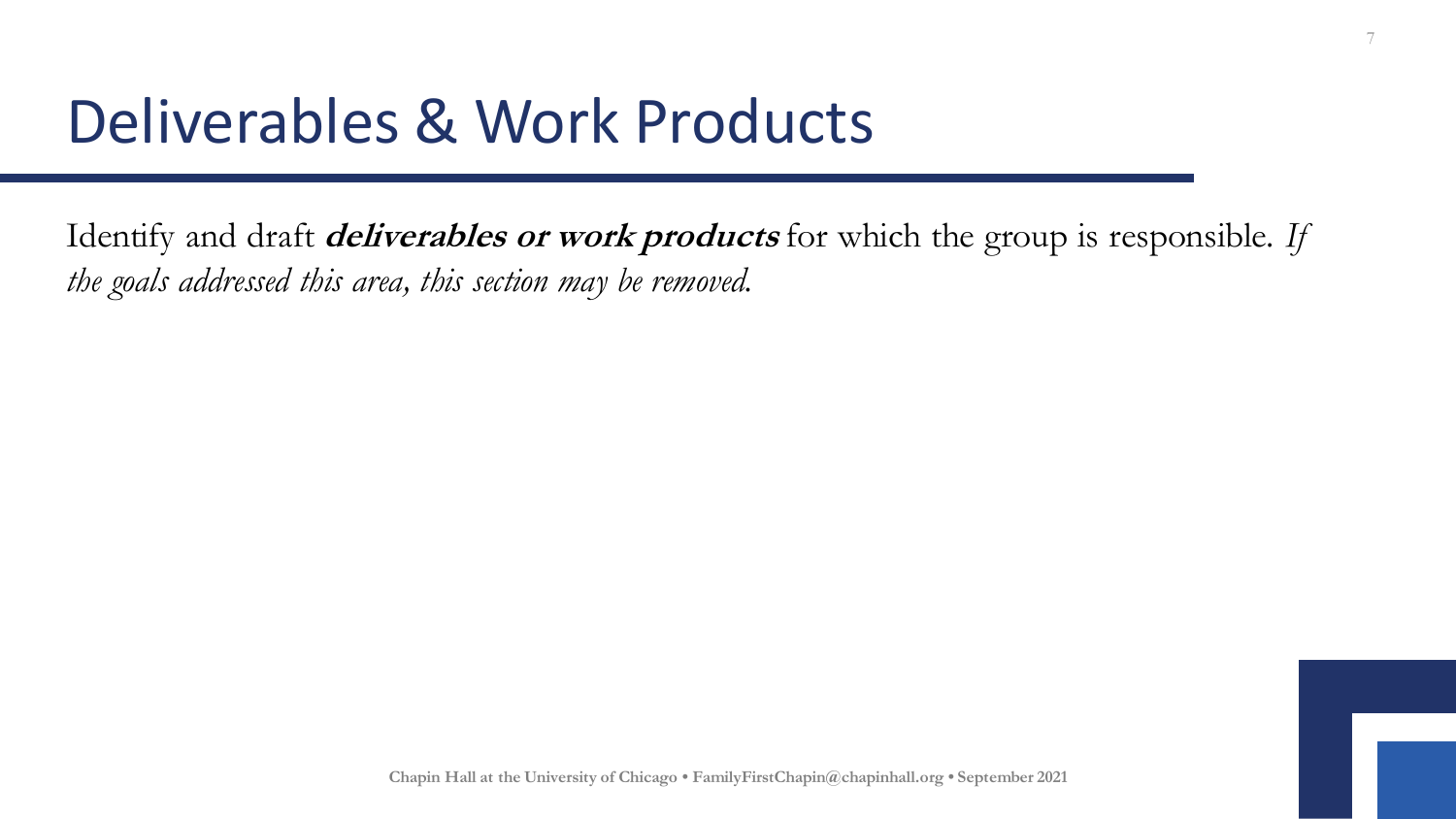#### Decision-Making Process

Engage the group is a discussion regarding **decision-making**. *Fist to 5, or thumbs up, sideways, or down are good consensus building methods.* 

8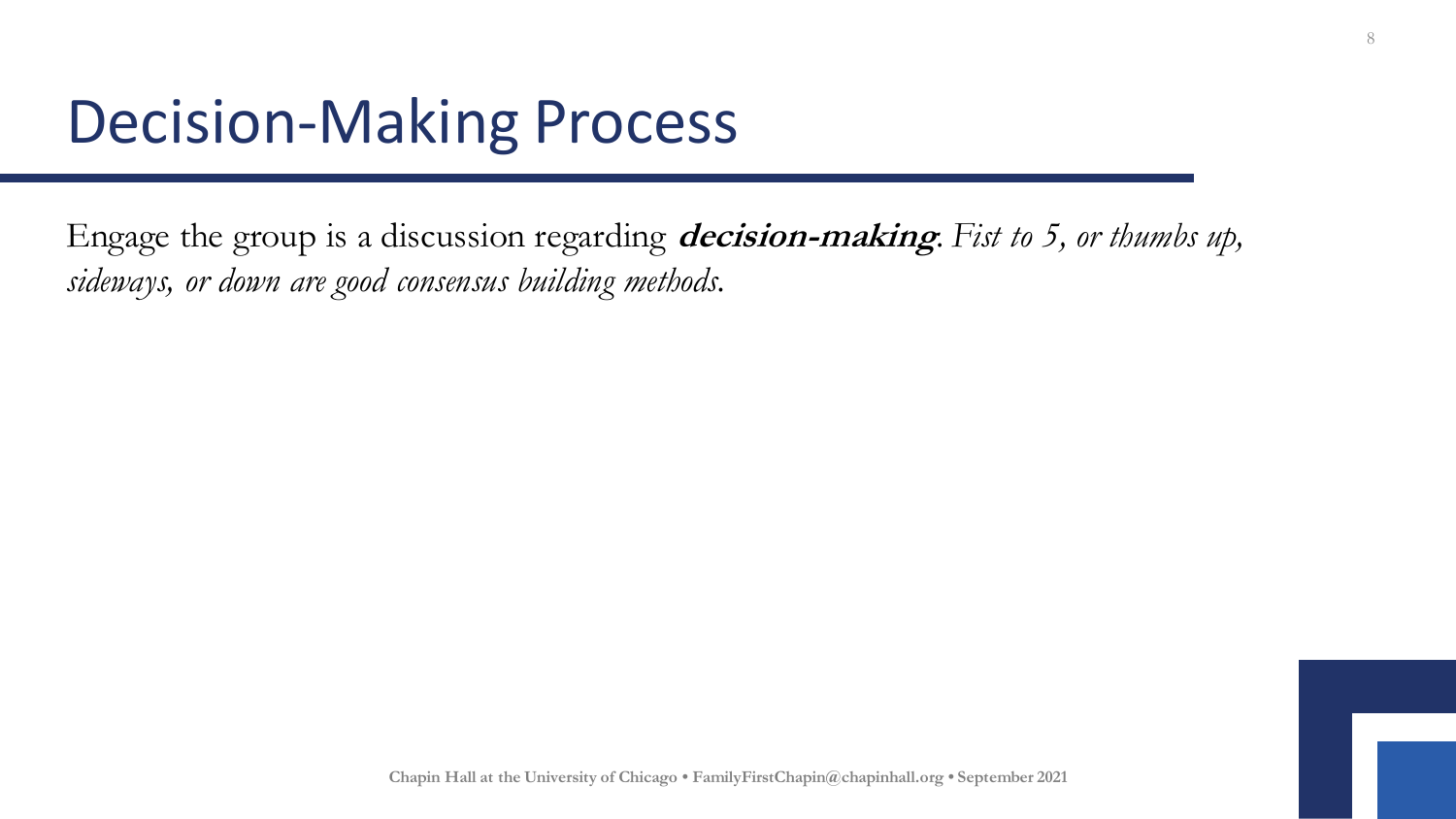# Meeting Schedule & Process

- In-person or virtual
- Frequency TBD
- Attendance at all meetings where area of expertise and report out on tasks is needed
- Designees are identified in the charter if warranted
- Administrative support TBD
- Action items will be identified and shared with all members post convening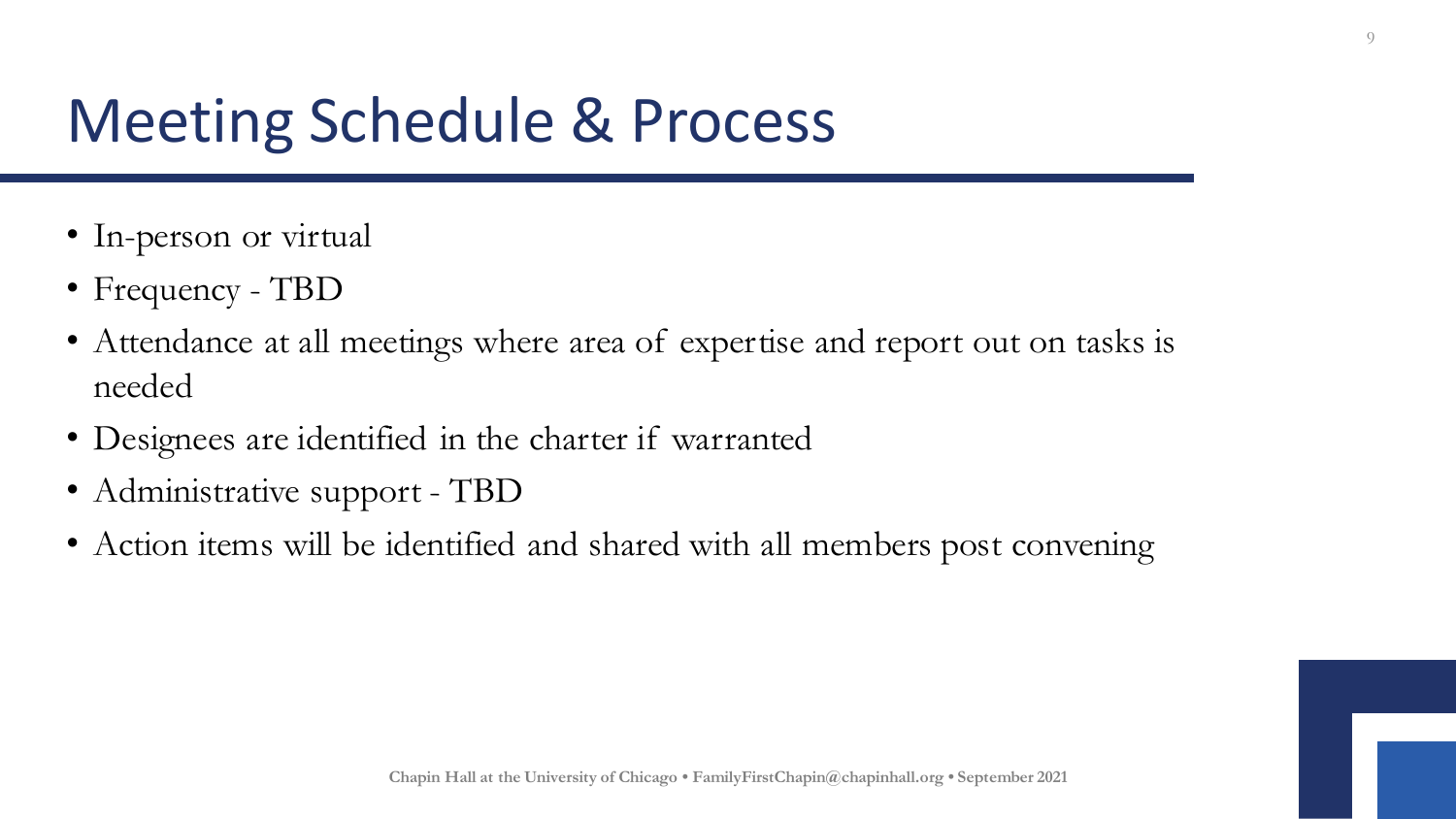# Standardized Communication Tools

- Agendas organized around a set of Desired Results
- Charter
- Implementation Work Plan
- Action Items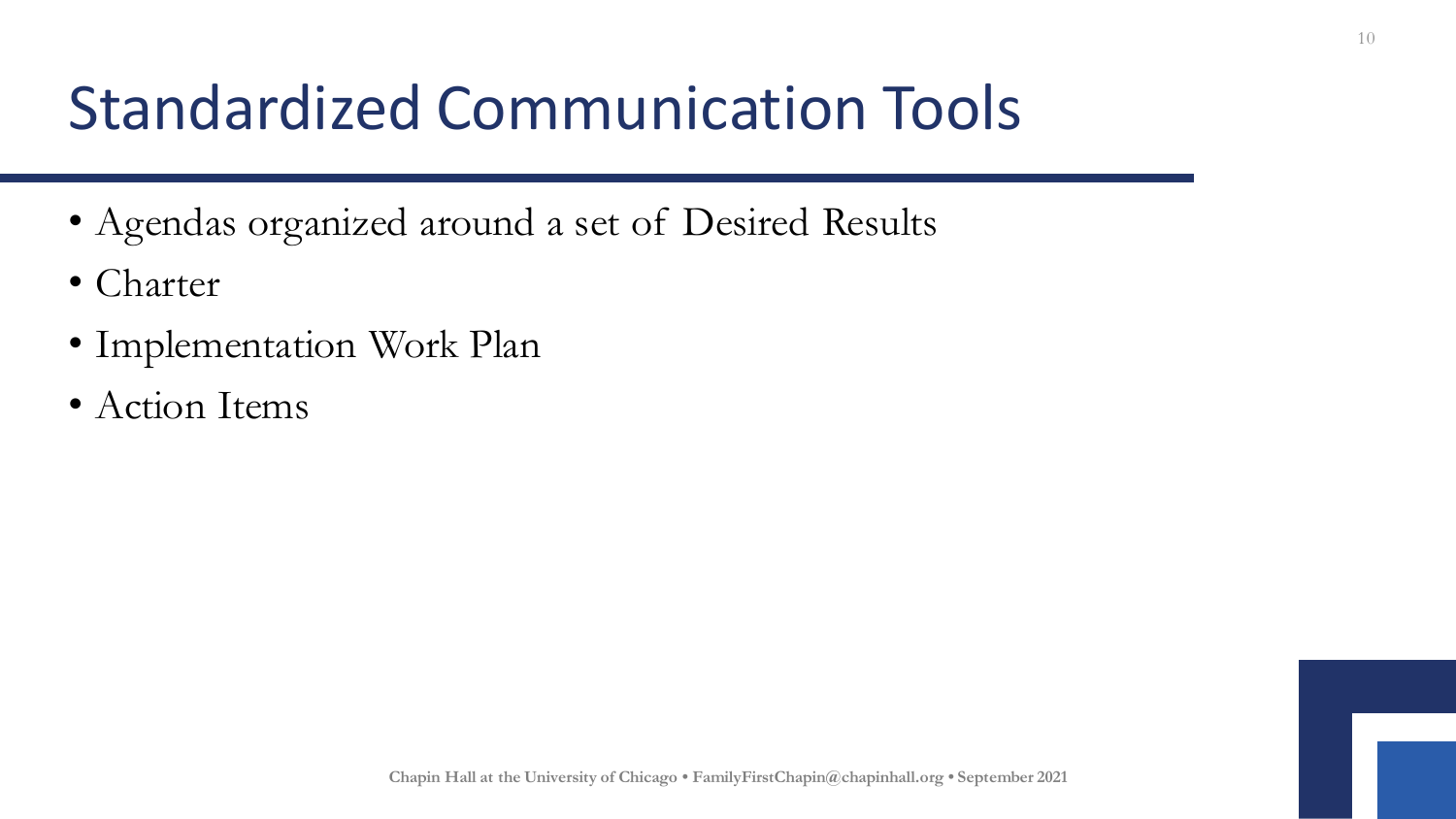### Duration & Sustainability

It is critical to know in advance who your group is responsible to, who progress needs to be shared with, and where feedback goes and how it will be returned. Have the **duration and sustainability** sections drafted in advance to share with the group.